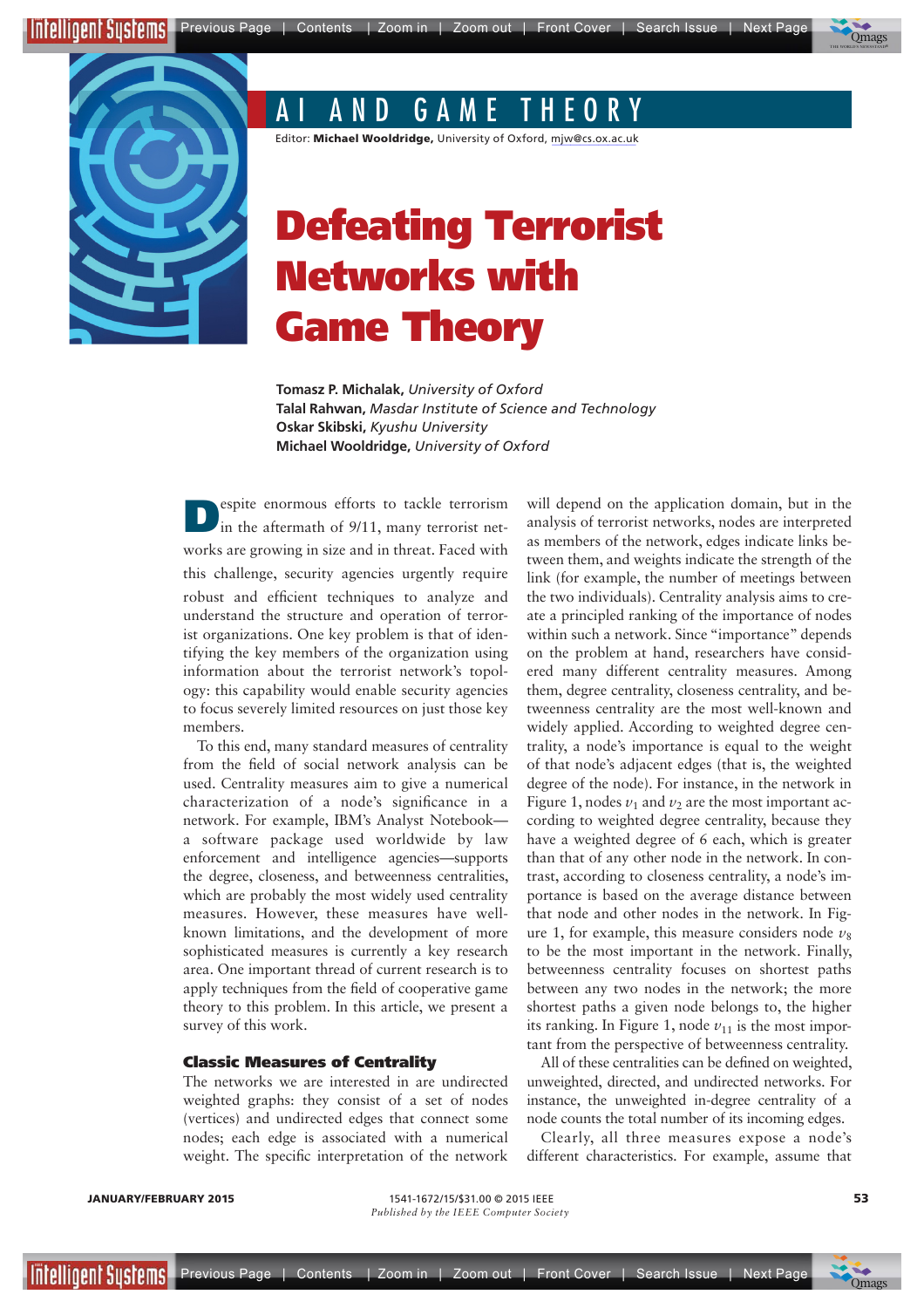



**Figure 1. Sample network of 13 nodes with weighted edges. The letter** *F* **represents a terrorist with the necessary funds, and the letter** *B* **represents a terrorist with bomb expertise.**

Figure 1 represents a network of cell-phone connections made by the members of a terrorist network; the weight of any given edge represents the number of calls made between the two ends of that edge. In this context, we can think of degree centrality as a simple tool to identify the terrorist(s) with the highest frequency of direct contacts. The hypothesis here is that such individuals are the most active within the network. Conversely, we can think of closeness centrality as a tool to identify the terrorist(s) whose message would spread fastest throughout the organization. Finally, betweenness centrality reveals the nodes that play a crucial role in passing the information from one individual in the network to another.

**IEEE**

Although the standard measures indeed deliver nontrivial insights, they cannot capture certain important aspects of centrality in a terrorist organization.

First, standard centrality measures are defned for networks in which we can consider at most a single realvalued weight for every node or edge. This assumption restricts the qualitative analysis of terrorist organizations. For instance, it might be diffcult or even impossible for a single weight to refect the fact that a terrorist possesses certain critical resources and/or skills, such as fnancial endowments or expertise in explosives. To illustrate this point, let us assume that node  $v_1$  in Figure 1 represents the terrorist who provides funding to the entire organization, while nodes  $v_2$ ,  $v_6$ , and  $v_{11}$  represent the available bomb experts. Now, let us try to express the fact that the funding and bomb expertise are both critical to carry out an attack, and that the former skill is possessed by a single individual, while the latter skill by three. To this end, we could for instance assign a weight of 10 to  $v_1$ , a weight of 5 to every bomb expert, and a weight of 1 to every other node. Then, if an attack requires the funds, one bomb expert, and at least two other members, we can set a threshold of 17 on the total weight of the terrorists needed to carry out an attack. Unfortunately, such a solution would not work, because a group of three bomb experts and two other members (other than the one providing the funds) would cross this threshold, although they are unable to carry out any attack. This simple example illustrates how it could be hard for a quantitative analysis to replace a qualitative one.

The second deficiency of standard centrality measures is that they assess

the importance of each node by focusing only on the role that this node plays by itself in the network. However, in many applications, such an approach is inadequate as it fails to capture any positive or negative synergies that might exist among different groups of nodes. To illustrate this point, let us consider the problem of fnding a group of two individuals that together have the highest infuence in the network. As a possible solution to this problem, let us focus on unweighted degree centrality. With this measure, because nodes  $v_1$ and  $v_2$  have five neighbors each, and because no other node has that many neighbors, then  $v_1$  and  $v_2$  each have the highest centrality. One might then conclude that  $\{v_1, v_2\}$  is the most influential pair in the network. However, it is easy to observe that their spheres of infuence (that is, their neighborhoods) overlap. In particular, both  $v_1$  and  $v_2$  are linked to  $v_6$ ,  $v_7$ , and  $v_8$ . Thus, nodes  $v_1$  and  $v_2$  together have only 7 unique neighbors, not  $5 + 5 =$ 10 neighbors. To put it differently, in this example there is a negative synergy between  $v_1$  and  $v_2$  due to their overlapping spheres of infuence. Taking such synergies into consideration, we fnd that the most infuential pair is in fact  $\{v_1, v_{11}\}$ , not  $\{v_1, v_2\}$ , because  $v_1$  and  $v_{11}$  together have eight unique neighbors. This is despite the fact that  $v_{11}$  is actually ranked lower than  $v_2$ .

To account for such synergies, and to quantify the importance of groups of nodes more accurately, Martin Everett and Steve Borgatti introduced the notion of *group centrality*. 1 Intuitively, group centrality is derived in the same way as standard centrality, but now we consider the functioning of a group of nodes rather than an individual node. For instance, as we have already established in Figure 1, the unweighted degree centrality of group  $\{v_1, v_2\}$  is 7, whereas the

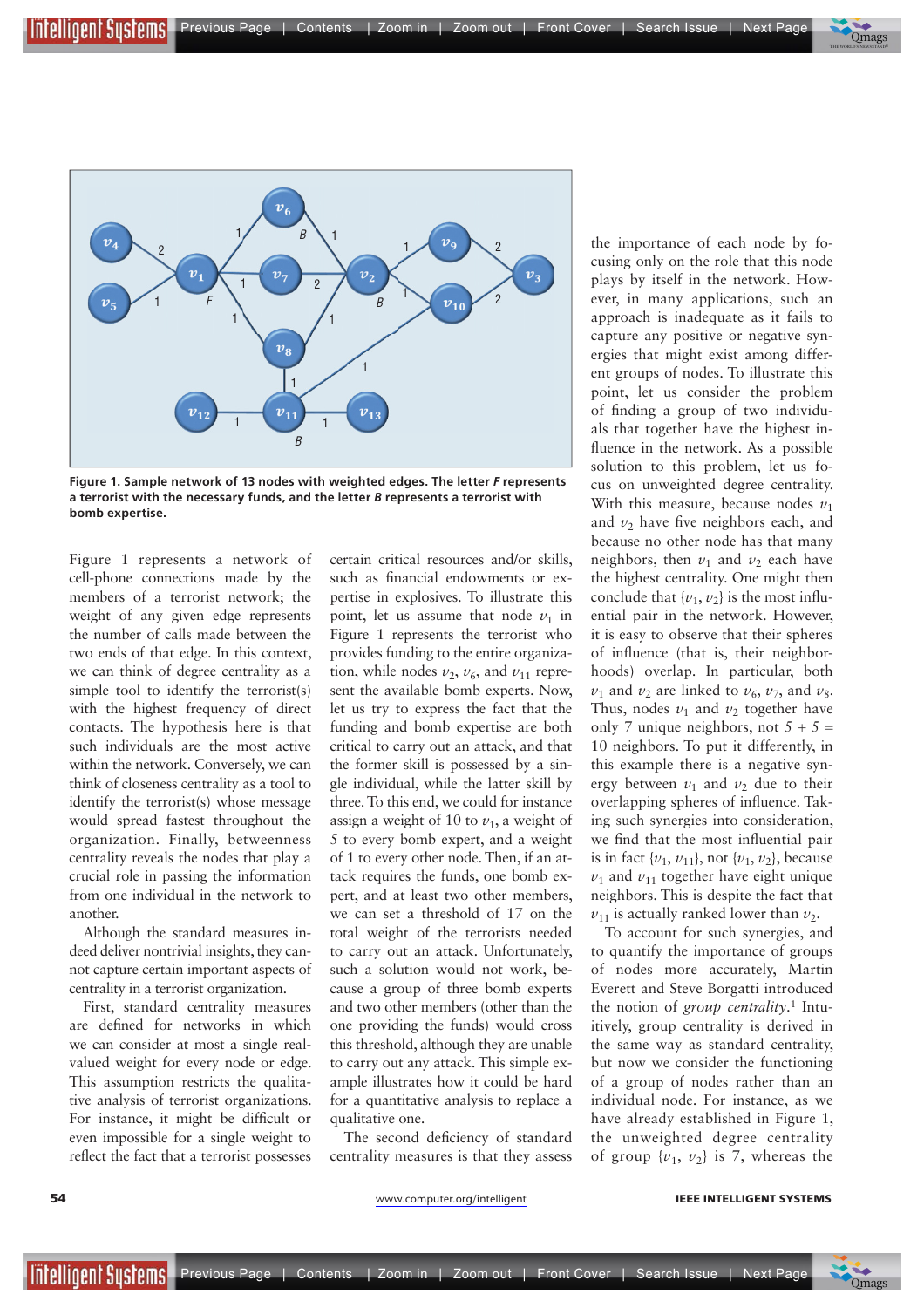unweighted degree centrality of group  $\{v_1, v_{11}\}\$ is 8.

Unfortunately, the notion of group centrality has the following inherent drawback: given a network of size *n*, there are  $2^n$  groups of nodes to consider. Not only is this computationally prohibitive, but it is also unclear how to construct a coherent ranking of individual nodes using such an exponential number of group-wise results. For instance, we could consider the most important nodes to be those belonging to the most important group. Alternatively, we could rank individual nodes according to the average importance of the groups they belong to. In fact, one can think of an endless list of such alternatives. Things become even more complicated if, for instance, we are only interested in groups of nodes that are connected (that is, they induce a connected subgraph).

In summary, on top of evaluating the role that each node plays in a network's topology, we have identifed the following desirable properties to have in a centrality measure:

- 1. It should be able to account for the individual properties of each node and/or edge (expressed either quantitatively or qualitatively).
- 2. It should be able to consider not only the functioning of individual nodes but also the positive or negative synergies that might exist in different groups of nodes.
- 3. It should be able to aggregate all the above information in an informed and meaningful way to produce a coherent ranking of individual nodes.

By adapting the standard centrality measures to account for qualitative properties of the nodes and/or edges, and by extending those measures to groups, we can address properties 1 and 2. The third property, however, remains elusive. In the next section, we argue that the game-theoretic approach to centrality measures has all the above properties, including the third property.

THE LIGER TREVIOUS Page | Contents | Zoom in | Zoom out | Front Cover | Search Issue | Next Page

### Game Theory for Network Analysis

This direction of research is based on the following observation: by having an exponential number of groups of nodes, each with an assigned value refecting its centrality, we end up with exactly the same combinatorial structure as a coalitional game (see the "Coalitional Games" sidebar). As such, we can consider the network's nodes to be the players of a coalitional game, with the value of each group, or "coalition," of nodes being equal to its group centrality. With this analogy, we can capitalize on decades of research in cooperative game theory, which focuses on analyzing the values of different coalitions to determine each individual's worth. In particular, a coalitional game representing the network, along with an adopted solution concept, produce what we call a game-theoretic network centrality measure, whereby a node's centrality is the payoff of that node in the corresponding coalitional game; this payoff is computed according to the adopted solution concept, such as the Shapley value or the Myerson value. Let us consider a few examples.

#### **Example 1: Detecting the Top-***k* **Most Influential Terrorists**

Given an unweighted and undirected network, one might represent such a setting with a coalitional game in which the value of a group of nodes, *C*, is computed as follows:

value(*C*) = the number of nodes in  $C +$ the number of neighbors of *C*

Consider coalition  $\{v_1, v_9\}$  in Figure 1, for example. This coalition has a total of 7 neighbors—namely,  $v_2$ ,  $v_3$ ,  $v_4$ ,  $v_5$ ,  $v_6$ ,  $v_7$ , and  $v_8$ —and the size of the coalition itself is 2. Therefore, value( $\{v_1, v_9\}$ ) = 7 + 2 = 9. This characteristic function can be interpreted as a function that counts the nodes that are directly infuenced by a given coalition; those nodes are the members themselves, as well as their neighbors. Having specifed how to evaluate different coalitions in the game, we now must specify how to compute the payoff of each player in the game; that is, we need to specify a suitable solution concept. Let that solution concept be the Shapley value, for example. Recall that the Shapley value of a node  $v_i$  is a weighted average of its marginal contributions. Now, given the above characteristic function, the marginal contribution of  $v_i$  to any given coalition is the change in the coalition's influence that occurs when  $v_i$  joins that coalition. In Figure 1, for example, the marginal contribution of  $v_8$  to coalition  $\{v_1, v_9\}$  equals 1, because adding  $v_8$  to  $\{v_1, v_9\}$  brings one additional node—namely,  $v_{11}$ —under the coalition's influence. Formally, value( $\{v_1,$  $v_8$ ,  $v_9$ }) – value({ $v_1$ ,  $v_9$ }) = 1. Thus, by interpreting the Shapley value of  $v_i$  as its centrality, we end up with a measure with which the ranking of  $v_i$  is proportional to the change in group influence that  $v_i$  causes when joining different groups.

 $\overline{\phantom{a}}$ **Mags** THE WORLD'S NEWSSTAND®

#### **Example 2: The Myerson Value-Based Centrality**

In the previous example, whether a coalition was connected or not did not have a direct bearing on the coalition's value. Conversely, in this example, we will consider a Myerson's graph-restricted game with the characteristic function defned as follows:2

value(C)

- the number of edges in *C*  $=\begin{cases}$  the weight of edges in  $\frac{C}{C}$  if C is connected,  $\overline{a}$ ⎨  $\frac{1}{2}$ ⎪⎪
- the sum of values of
	- connected components of C otherwise. l  $\frac{1}{2}$ ⎪

**JANUARY/FEBRUARY 2015 S5** www.computer.org/intelligent **55** 

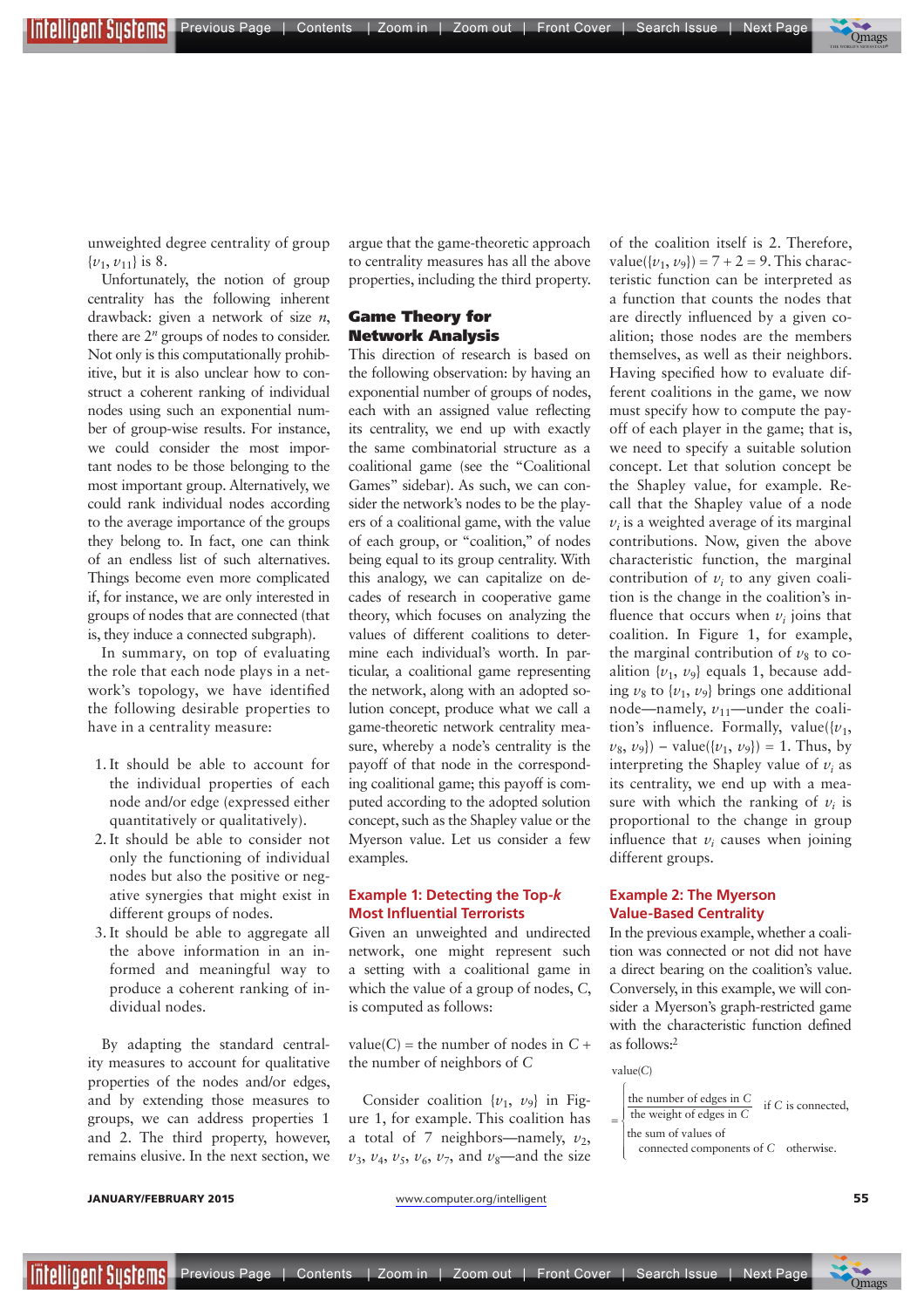**IEEE**

nrellioent Susrems

cooperative game models scenarios where individuals,<br>or players, benefit from cooperation, and where bind-<br>ing agreements are possible. This means it is possible<br>for players to agree on which groups or coalitions to form or players, benefit from cooperation, and where bindfor players to agree on which groups, or coalitions, to form, and on how the payoff, or value, of the formed coalitions shall be divided among the members. A coalition's value is often assumed to depend entirely on the identities of the coalition members. In such games, the function that assigns a value to every coalition is called the *characteristic function*, and is denoted by *v*.

The vector that specifies each player's share is called the *payoff vector*. The main question here is which payoff vector should we adopt? One common way of addressing this question is to carefully select a number of desirable properties, and then prove that there exists only one possible payoff vector that satisfies all of those properties. The selected properties are then called the *axioms* of this unique vector. In this context, Shapley focused on scenarios where the players form the *grand coalition*—that is, one big coalition containing all players in the game.1 He proposed the following axioms:

- *t Efficiency.* The grand coalition value is divided entirely among the players (that is, there are no leftovers).
- *t Null player.* The share is zero for every "null player"—that is, a player whose membership in any coalition does not affect the value of that coalition.
- *t Symmetry.* All "symmetric" players receive equal shares, where any two players are symmetric if replacing one with the other in any coalition makes no impact on that coalition's value.
- *Additivity.* Given two games,  $G_1$  and  $G_2$ , that involve the same set of players, and given a third game, G<sub>3</sub>, in which a coalition's value is the sum of its value in  $G_1$  and in  $G_2$ , the share of a player in  $G_3$  should be the sum of its share in  $G_1$  and in  $G_2$ .

Shapley proved that there is a unique payoff vector satisfying all of the above, whereby the share of a player *i*, called "the Shapley value of *i*," is

$$
Shapley_value_i^v = \sum_{c \subseteq N\setminus\{i\}} \frac{|C|!(n-|C|-1)!}{n!} (v(C \cup \{i\}) - v(C)),
$$

For instance, the value of the connected coalition  $\{v_1, v_5\}$  in Figure 1 is 2, and the value of the connected coalition  $\{v_2, v_3, v_9, v_{10}\}$  is 2/3. In contrast, the coalition  $\{v_1, v_2, v_3, v_5,$  $v_9$ ,  $v_{10}$  is disconnected, meaning that the terrorists involved cannot communicate, and so they will proceed with their activities as two independent groups. Consequently, our graphrestricted game assigns the value of 2 + 2/3 to  $\{v_1, v_2, v_3, v_5, v_9, v_{10}\}.$ 

The fraction in the above characteristic function was proposed by Lindelauf and colleagues, who provided the following rationale: "A terrorist organization will try to shield its important players by keeping the frequency and duration of their interaction with others to a minimum. However, to be able to coordinate and control the attack, an important player needs to maintain relationships with other individuals in the network."3 Although

those authors focused on the Shapley value, Skibski and colleagues showed that the Myerson value has more interesting properties as a centrality measure.2

#### **Example 3: Centrality with Skills**

Let us again consider the situation when the critical skills of nodes  $v_1$ ,  $v_2$ ,  $v_6$ , and  $v_{11}$  are known to the investigators. Michalak and colleagues proposed the Myerson value-based

Intellioent Sustems **I** 



#### **56 www.computer.org/intelligent IEEE INTELLIGENT SYSTEMS**



#### $w(C) = \begin{cases} \sum_{i=1}^{N} v(S_i) \end{cases}$  $\overline{S}$  connected component S in C *v*(C)  $\sum$  $V(S) = \begin{cases} V(S) & \text{if } C \text{ is connected in } G \\ V(S) & \text{otherwise} \end{cases}$  $\overline{a}$ ⎨ otherwise.

For such scenarios, Myerson proposed the following axioms:

The Shapley value of *i* is a weighted average of player *i*'s marginal contributions, where the marginal contribution of *i* to a coalition *C* is  $v(C \cup \{i\}) - v(C)$ . More precisely, for any permutation of players, let us consider the marginal contribution of *vi* to the coalition consisting of all players that appear before it in the permutation. Then, the Shapley value is simply the average such marginal contribution taken

Myerson followed a similar approach, but for games defined on a graph G in which nodes represent players and edges represent communication channels.<sup>1</sup> Thus, every coalition can be thought of as a subgraph of *G*. Myerson assumed that if a coalition, or a subgraph, *C* was not connected in *G*, then the value of *C* is simply the sum of the values of the connected components in *C*. The intuition is that disconnected components cannot communicate with one another, and so there is no value added when considering

- *t Component efficiency.* The payoff of every connected component is divided entirely among its members (that is, there are no leftovers).
- *t Fairness.* Any two connected players benefit equally from the bilateral connection between them.

Myerson proved that there is a unique payoff vector satisfying the above axioms, whereby the share of a player *i*, called the Myerson value of *i*, is

 $Myerson\_value_i^V = Shapley\_value_i^W$ .

their union. Formally, the value of *C* is

#### Reference

over all permutations.

1. M. Maschler, E. Solan, and S. Zamir, *Game Theory*, Cambridge Univ. Press, 2013.

Previous Page | Contents | Zoom in | Zoom out | Front Cover | Search Issue | Next Page  $\overline{\phantom{a}}$ **Mags** 

THE WORLD'S NEWSSTAND®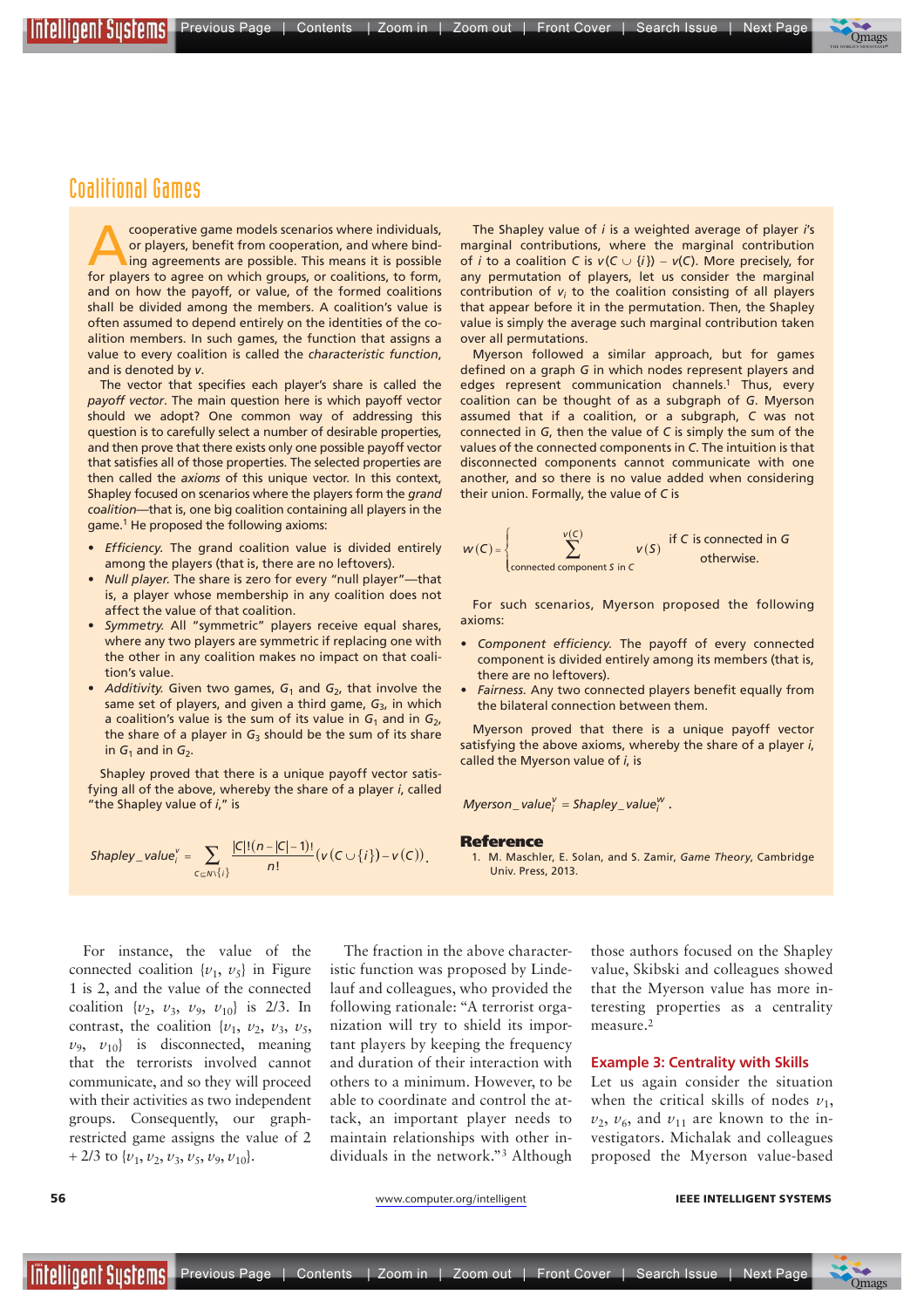

## Flexibility of Game-Theoretic Centrality

An interesting property of game-theoretic centrality is<br>its flexibility. Specifically, it can be adapted to a particular application, along three general dimensions. its flexibility. Specifically, it can be adapted to a particular application, along three general dimensions.

- *t The form of the game.* The game is usually assumed to be in characteristic function form—that is, a coalition's value depends solely on the identities of its members. However, other forms may better model the application at hand. For instance, partition function games allow for a coalition's value to be influenced by the way nonmembers are partitioned. Alternatively, generalized characteristic function games assume that the members of a coalition are ordered, and allow for a coalition's value to be influenced by the order of its members.
- *t The coalition-value function.* Usually, an arbitrary coalition-value function is assumed. Thus, one can pick the function that best represents the worth of a coalition given the application at hand. For instance, Michalak and colleagues consider alternative such functions when studying the problem of information diffusion in networks.<sup>1</sup>
- *t The solution concept.* This concept specifies the criteria the players use to decide which coalitions to form and which payoff vector to adopt. Different solution concepts are based on different prescriptive and normative considerations. Examples include the Shapley value and Myerson value (see the "Coalitional Games" sidebar), which focus on fairness, and the core and the nucleolus, which focus on stability.<sup>2</sup>

A recent overview on the literature on game-theoretic centrality can be found in Tarkowski and colleagues.3

#### References

- 1. P.T. Michalak et al., "Efficient Computation of the Shapley Value for Game-Theoretic Network Centrality," *J. Artifcial Intelligence Research*, vol. 46, 2013, pp. 607–650.
- 2. M. Maschler, E. Solan, and S. Zamir, *Game Theory*, Cambridge Univ. Press, 2013.
- 3. M. Tarkowski et al., "Game-Theoretic Network Centrality Measures: A Critical Survey," *mimeo*, Univ. of Oxford, 2014.

centrality measure that accounts for such qualitative data.<sup>4</sup> Specifically, they proposed the following characteristic function, where *F* denotes a terrorist capable of funding multiple attacks, *B* denotes a terrorist capable of handling bombs, and *M* denotes a terrorist skilled in martial arts:

 $value(C)$ 

**IEEE**

l

⎪

$$
= \begin{cases} \min \left\{ \text{the number of } B, \frac{M}{2} \text{ in } C \right\} \\ \times \left( \text{the number of } F \text{ in } C \right) \quad \text{if } C \text{ is connected,} \\ \text{the sum of values of the} \end{cases}
$$

connected components of C otherwise.

Intuitively, this qualitative characteristic function represents scenarios in which every attack requires a terrorist with the necessary funding, in addition to one bomb expert and two terrorists skilled in martial arts. This can be generalized to more than just a single attack for example, the terrorist providing the funds, combined with two bomb experts and four martial artists, can carry out two attacks. Naturally, the numbers and skills specifed in the above function can be adjusted to better reflect the scenario under investigation. Note that, for each attack, the group must be connected to be able to coordinate its activities.

These examples demonstrate that game-theoretic centrality measures account for individual properties of nodes and edges, expressed both quantitatively and qualitatively (property 1). They also analyze all groups (that is, subsets) of nodes (property 2). Finally, they use all those pieces of information to construct a coherent ranking of individual nodes (property 3). On top of this, by drawing parallels between networks and coalitional games, we can build on a large body of literature on game-theoretic solution concepts. Importantly, the game-theoretic approach to centrality places no assumptions on the coalition-evaluation function, nor the adapted solution concept, nor even the form of the game (see the "Flexibility of Game-Theoretic Centrality" sidebar); these can be adjusted as necessary, thus providing a desirable degree of fexibility to capture a wide range of scenarios.

But alas, every rose has its thorns. All the advantages of game-theoretic centrality measures might never materialize if we cannot compute those measures in the frst place. Next, we discuss recent works that address this issue.

#### The Computational Challenge

Unfortunately, due to their inherent combinatorial nature, computing solution concepts for coalitional games is often computationally challenging. In fact, already the size of the input (that is, the number of elements of the characteristic function) grows exponentially with the number of players. Luckily, in many cases the coalition values in the coalitional game have some underlying structure, which makes it possible to represent the characteristic function compactly. This has led to an important research direction in algorithmic game theory, aimed at identifying classes of games that admit such a compact representation, and determining whether and how certain solution concepts are computable in polynomial time.

In the context of game-theoretic centrality, the underlying coalitional game is defned over the network, and is somehow infuenced by the network topology. This suggests that, in some cases, such coalitional games can be (but do not have to be) represented compactly. For instance, this is the case for the games in Examples 1, 2, and 3 given earlier. However, having a compact representation does not necessarily imply that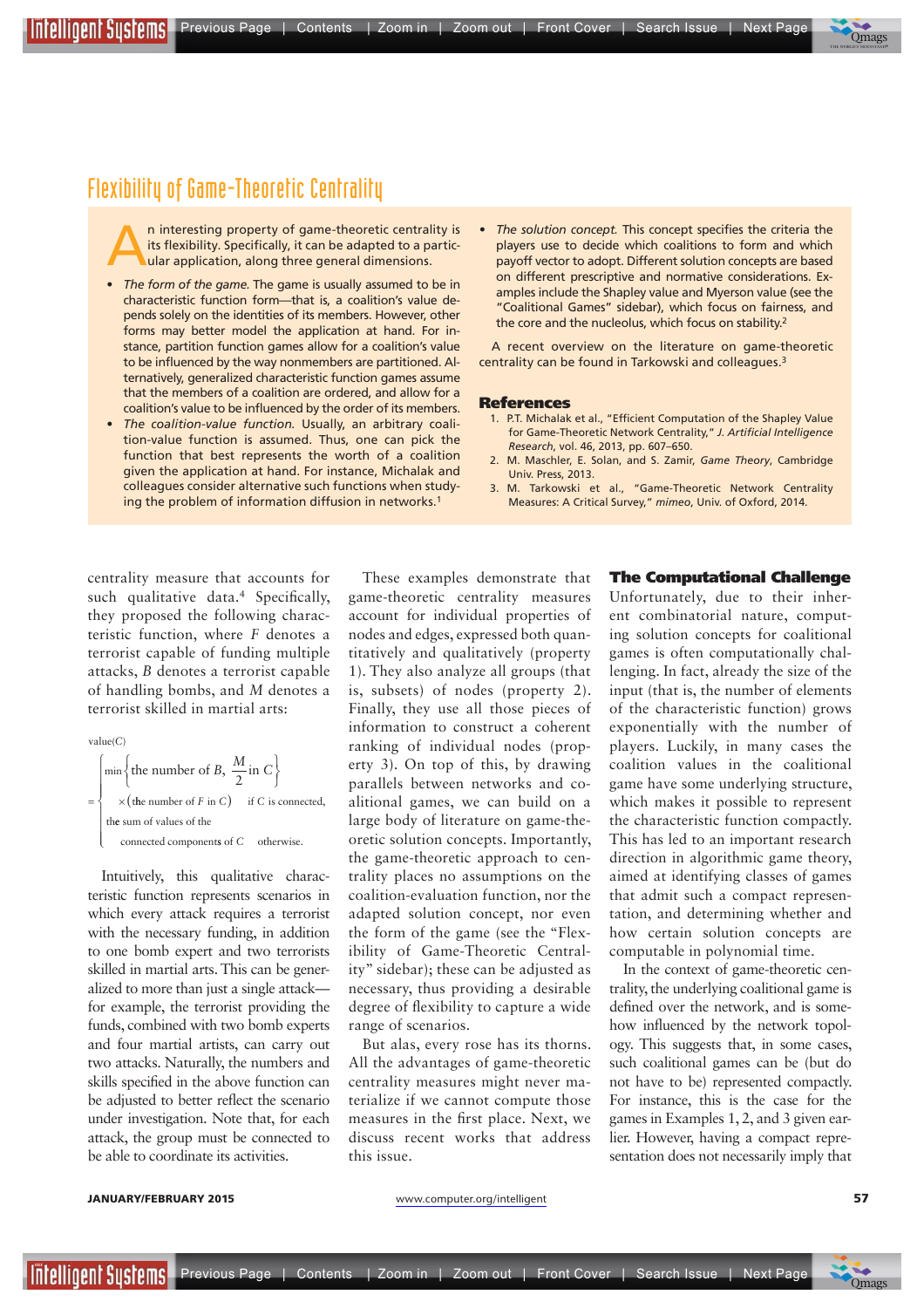Previous Page | Contents | Zoom in | Zoom out | Front Cover | Search Issue | Next Page q Infellioenf Susfems

 $\overline{\phantom{a}}$ **Mags** THE WORLD'S NEWSSTAND®

the solution concept of interest is computable in polynomial time. In this respect, we can summarize the available results in the literature as follows:

**IEEE**

- On one hand, negative results were obtained for game-theoretic centralities in which, in the spirit of Myerson's graph-restricted games, the value of a coalition explicitly depends on whether this coalition is connected or not. For instance, both the Myerson value-based centrality measures in Examples 2 and 3 are hard to compute.<sup>2</sup>
- On the other hand, positive results were obtained for various gametheoretic centralities in which, in the spirit of Everett and Borgatti, the value of a coalition of nodes is simply equal to its group centrality, meaning that whether the coalition is connected or not does not have an explicit bearing on its value.<sup>5</sup>

Next, we will analyze the Shapley value-based measure from Example 1, which is an instance of the above positive results. After that, we will briefy discuss the state-of-the-art algorithm to compute the Myerson value-based centrality, which has exponential worstcase complexity. In practice, however, it solves problems of sparse networks with about 50 nodes in a matter of minutes on a modern workstation. Furthermore, for bigger problems, an effcient albeit inexact Monte Carlo sampling algorithm can be used.<sup>5</sup>

### **The Shapley Value-Based Centrality Computable in Polynomial Time**

Let us now see how the game-theoretic centrality from Example 1 can be computed in polynomial time.5 Recall that the Shapley value can be interpreted as the average marginal contribution taken over all possible permutations of players (nodes) (see the "Coalitional Games" sidebar). In particular,

to compute the Shapley value of  $v_i$ , we frst identify all possible permutations of nodes in which  $v_i$  makes a positive marginal contribution to the coalition *C* consisting of all the nodes that appear before  $v_i$  in the permutation. To this end, if  $v_j$  is a neighbor of  $v_i$ , we must ask what is the necessary and sufficient condition for node  $v_i$  to "marginally contribute" its neighbor  $v_i$ to *C*? This clearly happens if and only if neither  $v_j$  nor any of its neighbors are present in *C* (in this case, when  $v_i$ joins *C*, its neighbor  $v_j$  becomes under the infuence of *C*). In Figure 1, for example,  $v_2$  marginally contributes its neighbor  $\nu_9$  to a coalition *C* if and only if neither  $v_9$  nor any of its neighbors (that is,  $\nu_2$  and  $\nu_3$ ) are members of *C*. Now, let us count the number of possible permutations in which  $\nu_2$  marginally contributes its neighbor  $\nu_9$  to the coalition *C* consisting of all the nodes that appear before  $v_2$  in the permutations. To do so,

- We randomly choose  $|\{v_2, v_3, v_9\}|$  = 3 positions in a permutation consisting of all 13 nodes from Figure 1.
- This can be done in  $\binom{13}{3}$ ⎛  $\begin{pmatrix} 13 \\ 3 \end{pmatrix}$  ways. We

place  $v_2$  in the first position, and place  $v_3$  and  $v_9$  randomly in the remaining two positions. This can be done in 2! ways.

• The remaining elements can be arranged in  $(13 - 3)! = 10!$  ways.

Thus, there are in total 
$$
\binom{13}{3}
$$
 2!10! =

2075673600 permutations in which  $v_2$ marginally contributes  $\nu_9$ . Given that there are in total  $13! = 6227020800$ permutations, the fraction of the Shapley value of  $v_2$  that is due to contributing  $v_9$  is 1/3. To compute the total value of the Shapley value of  $v_2$ , we should perform the above procedure for  $v_2$  and every neighbor of  $v_2$ . The general formula is as follows:

ShapleyValue<sub>*i*</sub> = 
$$
\frac{1}{1 + \text{degree of } v_i}
$$
+ 
$$
\sum_{v_j \in \text{Neighbors of } v_i} \frac{1}{1 + \text{degree of } v_j}
$$

The algorithm that implements this expression for all nodes in the network iterates exactly once through all nodes and their neighbors. Thus, its running time is  $O(|V| + |E|)$ , where  $|V|$  is the number of nodes and  $|E|$  is the number of edges in the network.

Recall that the Shapley value is used as a centrality measure in our example. Thus, by looking at the above formula, one can see where a node's centrality comes from. In particular, if a node has a high degree, the number of terms in its Shapley value summation is high. However, the terms themselves will be inversely related to the degree of neighboring nodes. Thus, a node has high centrality not only when its degree is high, but also whenever the degree of its neighboring nodes is low. To put it differently, the power comes from being connected to many who are powerless a phenomenon well-recognized in the centrality literature.

### **An Algorithm for the Myerson Value-Based Centrality**

When computing game-theoretic centralities based on Myerson's graphrestricted games, the most critical operations are the enumeration of induced connected subgraphs, and the identifcation of cut vertices. Although researchers studied both operations independently, until recently there was no dedicated algorithm that performs both at the same time. Moreover, the state-of-the-art algorithm for each operation was different than the other algorithm in the

#### **58** WWW.computer.org/intelligent **IEEE INTELLIGENT SYSTEMS**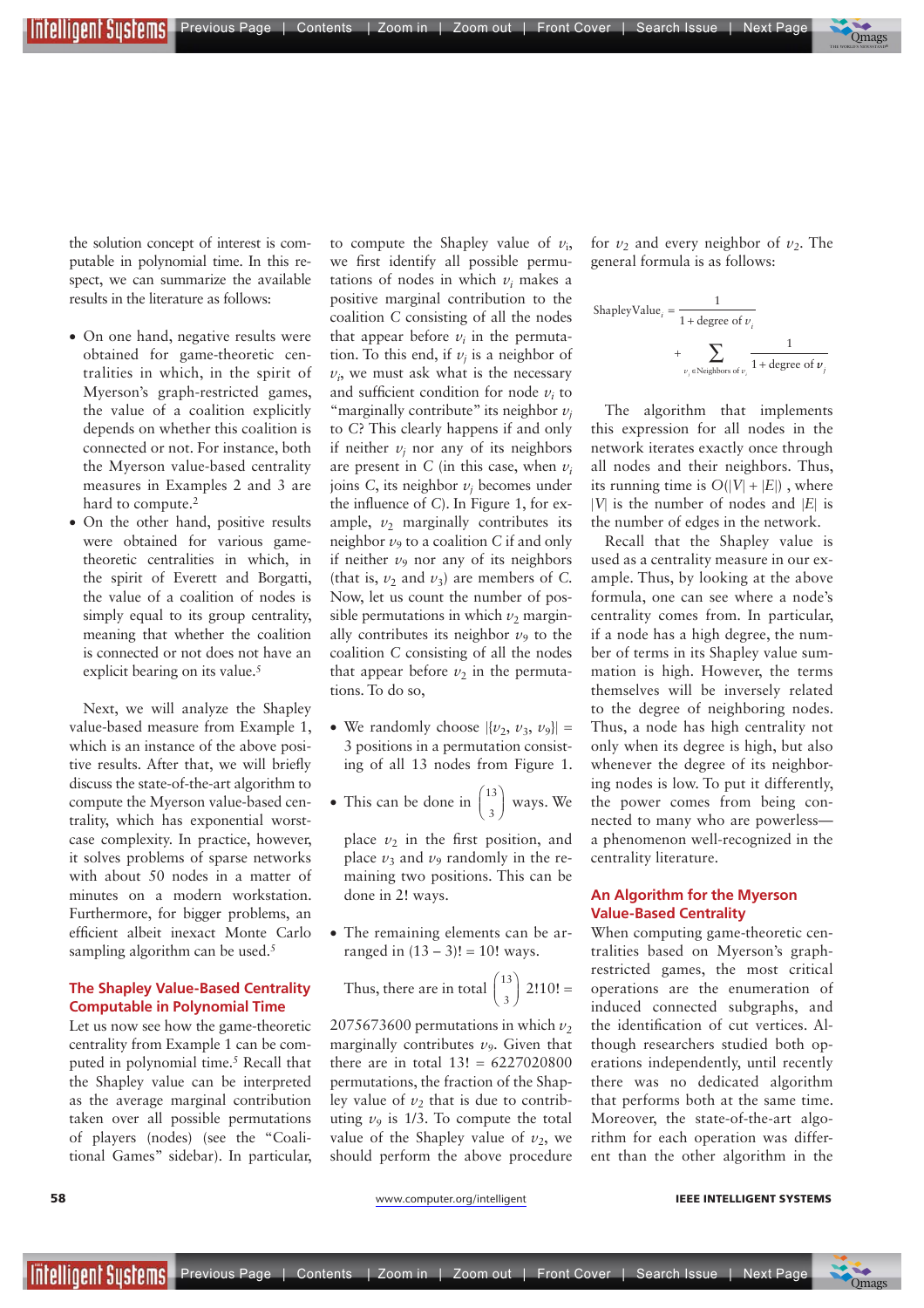way it traversed the graph; enumerating all induced connected subgraphs required breadth-frst search (BFS), whereas identifying cut vertices required depth-frst search (DFS).

**IEEE**

To address this issue, Skibski and colleagues proposed the frst algorithm that performs both operations simultaneously.2 The main trick is to perform the frst operation (enumerating all induced connected subgraphs) using DFS rather than BFS, thus making it compatible with the other operation's performance (identifying cut vertices). Broadly speaking, the DFS enumeration algorithm starts with a subgraph consisting of a single node, and gradually expands the subgraph to (some of) its neighboring nodes in a DFS manner. This is done using a divide-and-conquer technique, which works as follows: whenever a neighbor is found that has not yet been visited by the algorithm, the calculations are split into two parts, the frst with the neighbor added to the subgraph, and the second with the neighbor marked as forbidden. This entire process is repeated recursively such that eventually all induced subgraphs are enumerated without any redundancies (that is, without performing an operation twice). For a detailed description of the algorithm, as well as the pseudocode, see Oskar Skibski and colleagues<sup>2</sup>

#### Case Study: World Trade Center, 9/11

In the already classic work, Valdis E. Krebs constructed the World Trade Center 9/11 terrorist network from publicly available sources and used standard centrality measures to determine the key terrorists.6 Let us focus on the core of the 9/11 network composed of 19 hijackers with 32 relationships, as illustrated in Figure 2. To hijack the four planes on 11 September 2001, the terrorists needed



Previous Page | Contents | Zoom in | Zoom out | Front Cover | Search Issue | Next Page

**Figure 2. World Trade Center 9/11 terrorist network.3,6 The letter** *P* **stands for a pilot, and the letter** *M* **indicates a terrorist skilled in martial arts.**

to split into four groups. Each group had to contain at least one terrorist with pilot training (*P*) and some terrorists skilled in martial arts (*M*) in order to take control over the crew and the cabin. To fulfll these requirements, terrorists S. Suqami and A.A. Al-Omari took part in martial arts training in the weeks before the attack; it is unknown who else was skilled in martial arts. Therefore, we assigned this skill to seven other terrorists chosen uniformly at random, and assumed that two terrorists with such skills were needed per fight.

Let us now consider a qualitative characteristic function similar to that of Example 3, but now modifed such that a *P*-terrorist (pilot) and two *M*-terrorists (martial arts) are needed to carry out a single attack. Table 1 compares the (qualitative) Myersonvalue-based centrality with the other standard centralities for Figure 2. We observe that, as expected, the new centrality measure promotes the terrorist

 $\overline{\phantom{a}}$ **Mags** THE WORLD'S NEWSSTAND®

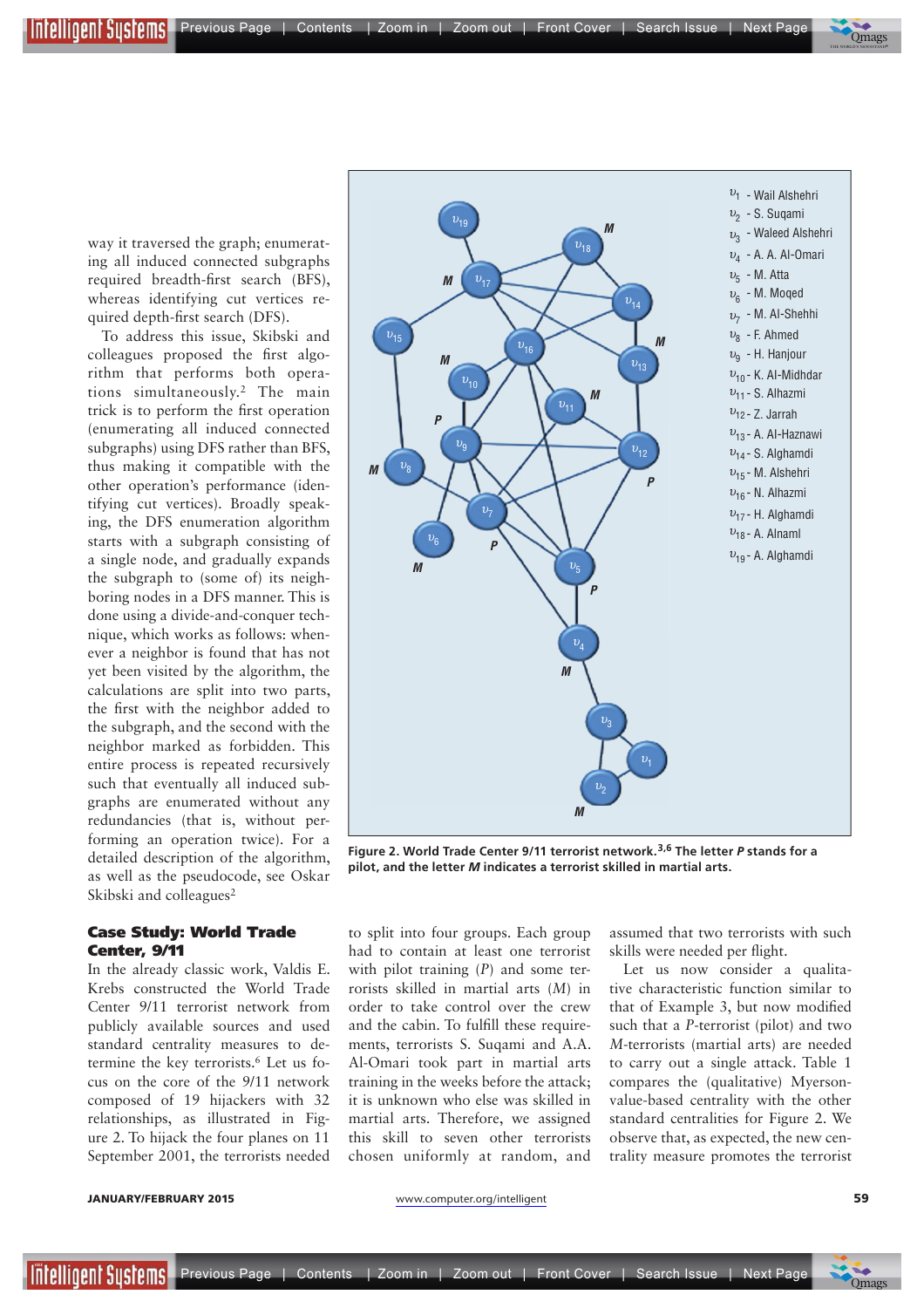| Rank | <b>Degree</b>           |     | <b>Closeness</b>        |     | <b>Betweeness</b>       |                | <b>Qualitative Myerson</b> |                |
|------|-------------------------|-----|-------------------------|-----|-------------------------|----------------|----------------------------|----------------|
| 1    | $v_{16}$ —N. Alhazmi    | N/A | $v_{16}$ —N. Alhazmi    | N/A | $v_{16}$ —N. Alhazmi    | N/A            | $v_9$ —H. Hanjour          | P              |
| 2    | $v_7$ —M. Al-Shehhi     | P   | $v_4$ —A.A. Al-Omari    | М   | $v_5$ —M. Atta          | P              | $v_7$ —M. Al-Shehhi        | P              |
| 3    | $v_{17}$ —H. Alghamdi   | М   | $v_5$ —M. Atta          | P   | $v_7$ —M. Al-Shehhi     | $\overline{P}$ | $v_{12}$ - Z. Jarrah       | $\overline{P}$ |
| 4    | $vq$ —H. Hanjour        | P   | $v_7$ —M. Al-Shehhi     | P   | $vq$ -H. Hanjour        | P              | $v_4$ —A.A. Al-Omari       | М              |
| 5    | $v_5$ —M. Atta          | P   | $v_1$ —Wail Alshehri    | N/A | $v_{12}$ - Z. Jarrah    | P              | $v_5$ —M. Atta             | P              |
| 6    | $v_{12}$ - Z. Jarrah    | P   | $v_{17}$ —H. Alghamdi   | М   | $v_{17}$ —H. Alghamdi   | M              | $v_{13}$ —A. Al-Haznawi    | М              |
| 7    | $v_{14}$ —S. Alghamdi   | N/A | $vq$ -H. Hanjour        | P   | $v_{11}$ —S. Alhazmi    | M              | $v_{11}$ —S. Alhazmi       | М              |
| 8    | $v_4$ —A.A. Al-Omari    | M   | $v_{12}$ -Z. Jarrah     | P   | $v_4$ —A.A. Al-Omari    | М              | $v_{17}$ —H. Alghamdi      | М              |
| 9    | $v_1$ —Wail Alshehri    | N/A | $v_8$ —F. Ahmed         | М   | $v_{14}$ —S. Alghamdi   | N/A            | $v_{16}$ —N. Alhazmi       | N/A            |
| 10   | $v_{13}$ —A. Al-Haznawi | М   | $v_{15}$ —M. Alshehri   | N/A | $v_{13}$ —A. Al-Haznawi | М              | $v_8$ —F. Ahmed            | М              |
| 11   | $v_{11}$ —S. Alhazmi    | М   | $v_{13}$ —A. Al-Haznawi | М   | $v_8$ —F. Ahmed         | М              | $v_{10}$ —K. Al-Mihdhar    | М              |
| 12   | $v_{18}$ —A. Alnami     | М   | $v_{11}$ —S. Alhazmi    | М   | $v_{18}$ —A. Alnami     | М              | $v_6$ —M. Moqed            | М              |
| 13   | $v_8$ —F. Ahmed         | М   | $v_{14}$ —S. Alghamdi   | N/A | $v_{10}$ —K. Al-Mihdhar | M              | $v_{18}$ —A. Alnami        | М              |
| 14   | $v_{15}$ —M. Alshehri   | N/A | $v_{18}$ —A. Alnami     | М   | $v_{15}$ —M. Alshehri   | N/A            | $v_3$ —Waleed Alshehri     | N/A            |
| 15   | $v_{10}$ —K. Al-Mihdhar | M   | $v_{10}$ —K. Al-Mihdhar | М   | $v_6$ —M. Moged         | M              | $v_2$ —S. Suqami           | М              |
| 16   | $v_2$ —S. Suqami        | М   | $v_2$ —S. Suqami        | М   | $v_1$ —Wail Alshehri    | N/A            | $v_{15}$ —M. Alshehri      | N/A            |
| 17   | $v_3$ —Waleed Alshehri  | N/A | $v_3$ —Waleed Alshehri  | N/A | $v_{19}$ —A. Alghamdi   | N/A            | $v_{14}$ —S. Alghamdi      | N/A            |
| 18   | $v_{19}$ —A. Alghamdi   | N/A | $v_{19}$ —A. Alghamdi   | N/A | $v_3$ —Waleed Alshehri  | N/A            | $v_{19}$ —A. Alghamdi      | N/A            |
| 19   | $v_6$ —M. Moqed         | М   | $v_6$ —M. Moqed         | М   | $v_2$ —S. Suqami        | М              | $v_1$ —Wail Alshehri       | N/A            |

**Table 1. Comparison of rankings for the World Trade Center 9/11 network from Figure 2, given different centrality measures. (The Degree, Closeness, and Betweenness columns are from Lindelauf and colleagues.3)**

with the necessary skills. Interestingly, the *M*-terrorist A.A. Al-Omari is ranked higher than the *P*-terrorist M. Atta. In other words, when considering the positions (in the network) and the skills of different terrorists, it turns out that the martial arts skill of A.A. Al-Omari is more often indispensable to increasing the attack capabilities of connected coalitions of terrorists than the pilot skills of M. Atta. Conversely, N. Alhazmi—the terrorist with no skills, who is ranked at the top by all three standard centrality measures (unable to recognize skills)—is now ranked ninth.

I he problem of identifying key members of a terrorist network is an important topic in the literature; it has attracted signifcant interest within the social network analysis community and well beyond. In this article, we argued that this problem requires a centrality measure that can

account for the properties of each terrorist, compute the synergies in various groups (that is, subsets) of those terrorists, and aggregate all this information into a coherent ranking of individual terrorists. This was not possible until recently, when gametheoretic centrality measures were proposed. We showed how these new measures capitalize on decades of research in cooperative game theory, thus providing a rich pool of solution concepts to evaluate individuals on the basis of their performance in different groups. Unfortunately, these new measures are inherently complex and raise various computational challenges, even for relatively small networks. However, we showed how to overcome some of these computational challenges, following recent results from algorithmic game theory. Hopefully, the further development of these measures will shed more light on the dark nature of covert terrorist organizations.

#### Acknowledgments

Tomasz Michalak and Michael Wooldridge were supported by the European Research Council under Advanced Grant 291528 ("RACE"). Oskar Skibski and Tomasz Michalak were supported by the Polish National Science grant DEC-2013/09/D/ ST6/03920.

#### References

- 1. M.G. Everett and S.P. Borgatti, "The Centrality of Groups and Classes," *J. Mathematical Sociology*, vol. 23, no. 3, 1999, pp. 181–201.
- 2. O. Skibski et al., "Algorithms for the Shapley and Myerson Values in Graph-Restricted Games," *Proc. 13th Int'l Conf. Autonomous Agents and Multiagent Systems* (AAMAS 2014), 2014, pp. 197–204.
- 3. R. Lindelauf, H. Hamers, and B. Husslage, "Cooperative Game Theoretic Centrality Analysis of Terrorist Networks: The Cases of Jemaah Islamiyah and Al Qaeda," *European J. Operational Research*, vol. 229, no. 1, 2013, pp. 230–238.

Qmags

 $\overline{\phantom{a}}$  $\frac{1}{\sqrt{2}}$